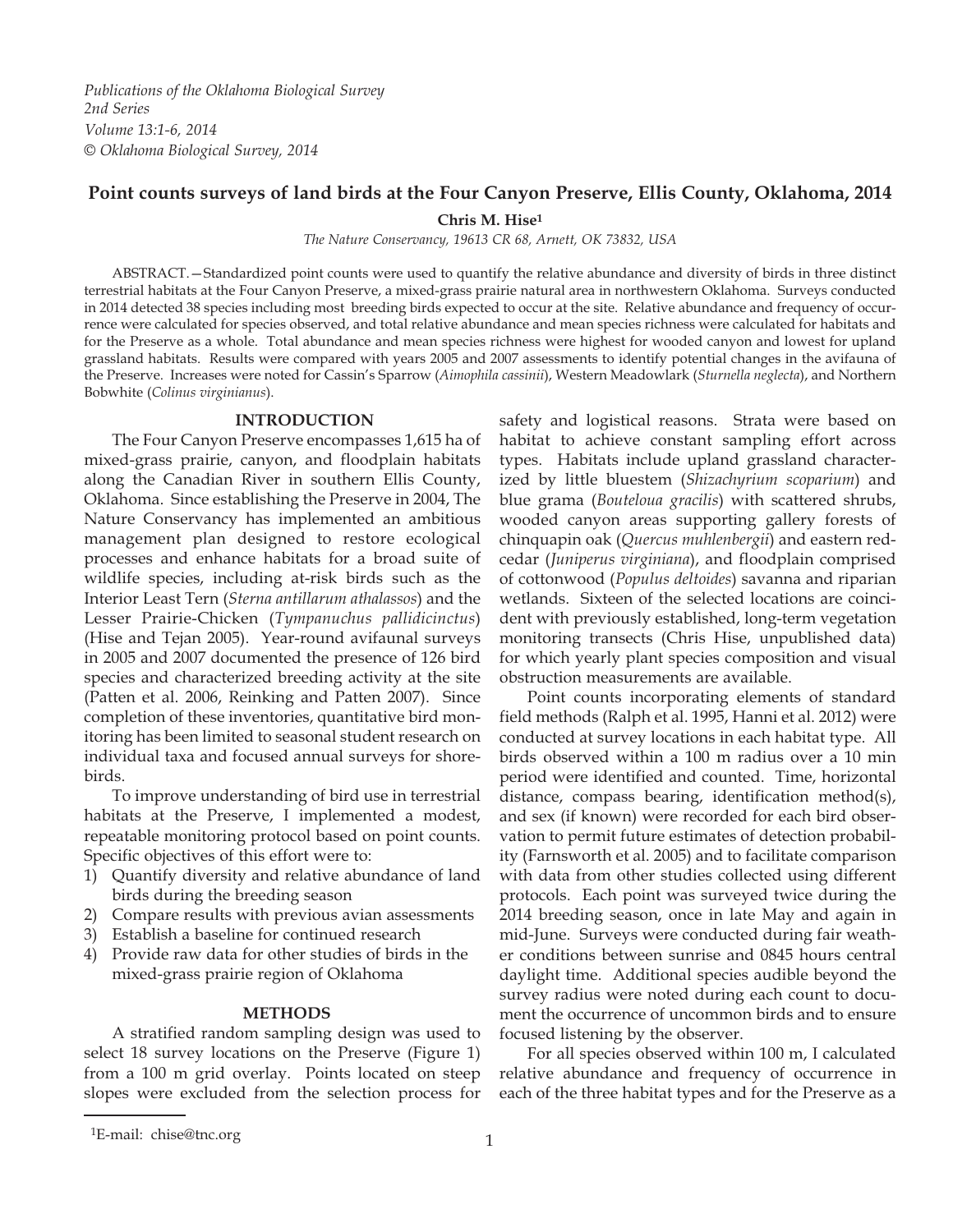unit. Relative abundance is defined as the number of individuals counted divided by the total number of surveys. Frequency of occurrence is defined as the number of points at which a species occurred divided by the total number of survey locations. Mean species richness for habitats and for the Preserve were calculated based on the number of species observed within 100 m of sampling locations assigned to each strata.



FIG. 1. Map of 2014 point count survey locations at the Four Canyon Preserve.

## **RESULTS AND DISCUSSION**

A total of 154 individuals of 33 species were recorded during point counts, and 38 species were noted overall (Table 1); the latter figure includes approximately 60% of the bird species expected to breed in terrestrial habitats on the Preserve. Of the expected breeding species not detected during my surveys, most are considered rare in the area (Patten et al. 2006) or are poorly censused by point count methods (Ralph et al. 1995). The nine most frequently encountered species were detected at >25% of survey points; in contrast, 22 species were detected at two or fewer points, indicating patchy distributions of these species across the Preserve. Total relative abundance and mean species richness were highest for wooded canyon and lowest for upland grassland habitats (Table 2).

Relative abundance and frequency of occurrence for species detected during point counts are listed in Table 2, with year 2005 summer status codes assigned by Patten et al. (2006) provided for reference. While direct comparison of my results with previous assessments was confounded by differences in survey methods, a cursory examination of the data suggests the seasonal avifaunal composition of the Preserve remains largely unchanged.

Cassin's Sparrow was frequently encountered in upland areas during my surveys, particularly at sites characterized by shortgrass vegetation. This species was considered rare by Patten et al. (2006) and was not observed during follow-up surveys by Reinking and Patten (2007). Large annual fluctuations in local numbers and irregular breeding distributions are noted for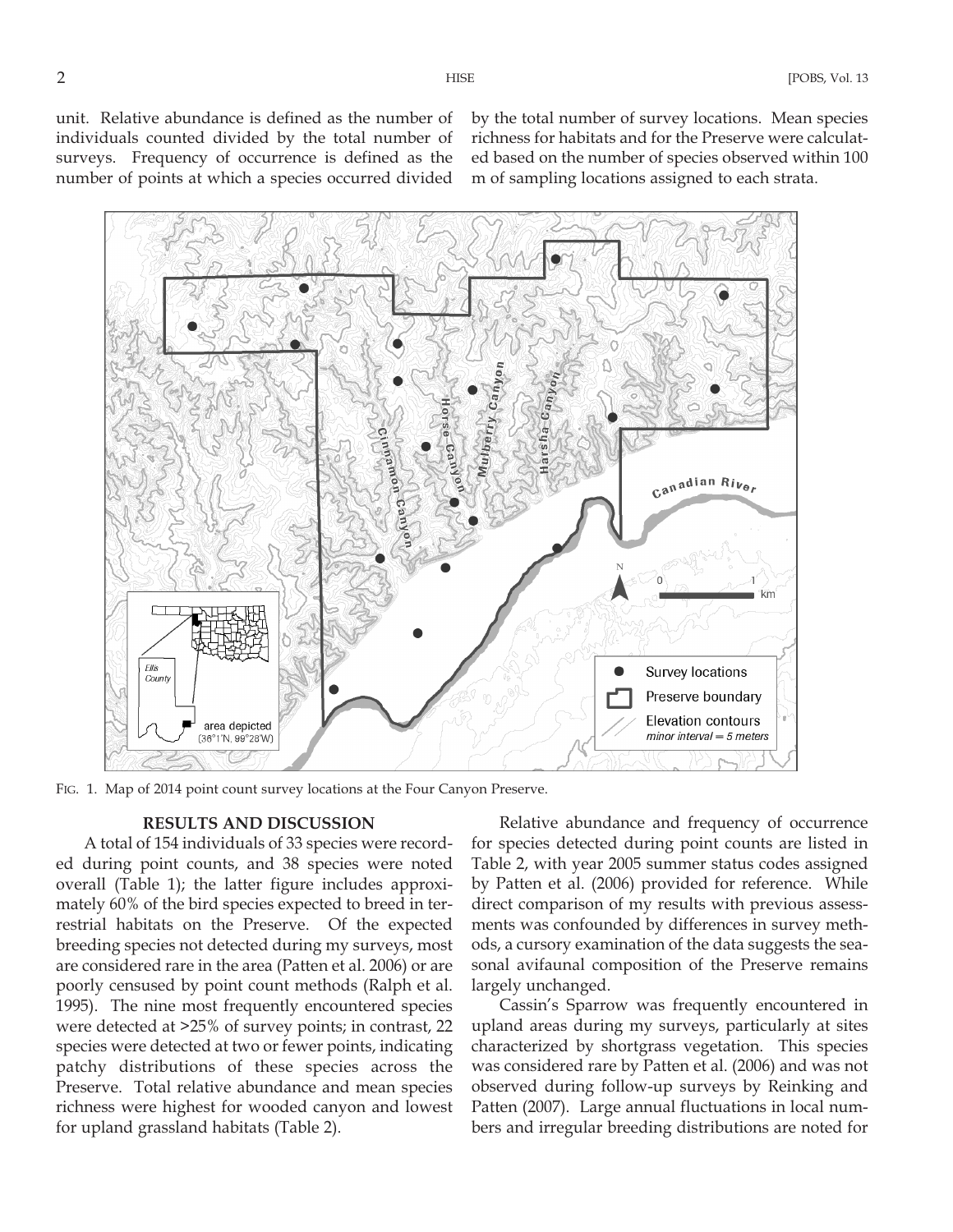| Observed<br><b>Scientific Name</b><br>Conservation<br>Target <sup>3</sup><br>in<br>2014 <sup>1</sup><br>Concern <sup>2</sup><br>Scaled Quail<br>Callipepla squamata<br>Colinus virginianus<br>X<br>Tympanuchus pallidicinctus<br>Meleagris gallopavo<br>Wild Turkey<br>X<br>Butorides virescens<br><b>Turkey Vulture</b><br>Cathartes aura<br>X<br>Mississippi Kite<br>Ictinia mississippiensis<br>Buteo jamaicensis<br>X<br>Charadrius vociferus<br>X<br>Sterna antillarum athalassos<br><b>Interior Least Tern</b><br>Mourning Dove<br>Zenaida macroura<br>X<br>Yellow-billed Cuckoo<br>Coccyzus americanus<br>X<br>Geococcyx californianus<br>Great Horned Owl<br>Bubo virginianus<br>Common Nighthawk<br>Chordeiles minor<br>X<br>Red-bellied Woodpecker<br>Melanerpes carolinus<br>X<br><b>Belted Kingfisher</b><br>Ceryle alcyon<br>X<br>X<br>Downy Woodpecker<br>Picoides pubescens<br>Hairy Woodpecker<br>Picoides villosus<br>American Kestrel<br>Falco sparverius<br>Eastern Phoebe<br>Sayornis phoebe<br>X<br>Myiarchus crinitus<br>Great Crested Flycatcher<br>X<br>Western Kingbird<br>Tyrannus verticalis<br>Eastern Kingbird<br>Tyrannus tyrannus<br>Scissor-tailed Flycatcher<br>Tyrannus forficatus<br>X<br>Lanius ludovicianus<br>Loggerhead Shrike<br>Bell's Vireo<br>Vireo bellii<br>X<br>Vireo olivaceus<br>Red-eyed Vireo<br><b>Blue Jay</b><br>Cyanocitta cristata<br>X<br>Corvus brachyrhynchos<br>X<br>Eremophila alpestris<br>N. Rough-winged Swallow<br>Stelgidopteryx serripennis<br>Petrochelidon pyrrhonota<br>X<br>Hirundo rustica<br>Carolina Chickadee<br>Poecile carolinensis<br>X<br><b>Tufted Titmouse</b><br>Baeolophus bicolor<br>Salpinctes obsoletus<br>X<br>Carolina Wren<br>Thryothorus ludovicianus<br>Thryomanes bewickii<br>X<br><b>Blue-gray Gnatcatcher</b><br>Polioptila caerulea<br>X<br>Eastern Bluebird<br>Sialia sialis<br>Turdus migratorius<br>Toxostoma rufum<br>X<br>Northern Mockingbird<br>Mimus polyglottos<br>X<br>Geothlypis trichas<br>X<br>Yellow-breasted Chat<br>Icteria virens<br>Rufous-crowned Sparrow<br>Aimophila ruficeps<br>X<br>Aimophila cassinii<br>X<br>Cassin's Sparrow<br>X<br>Spizella pusilla |                        |  |            |            |
|-------------------------------------------------------------------------------------------------------------------------------------------------------------------------------------------------------------------------------------------------------------------------------------------------------------------------------------------------------------------------------------------------------------------------------------------------------------------------------------------------------------------------------------------------------------------------------------------------------------------------------------------------------------------------------------------------------------------------------------------------------------------------------------------------------------------------------------------------------------------------------------------------------------------------------------------------------------------------------------------------------------------------------------------------------------------------------------------------------------------------------------------------------------------------------------------------------------------------------------------------------------------------------------------------------------------------------------------------------------------------------------------------------------------------------------------------------------------------------------------------------------------------------------------------------------------------------------------------------------------------------------------------------------------------------------------------------------------------------------------------------------------------------------------------------------------------------------------------------------------------------------------------------------------------------------------------------------------------------------------------------------------------------------------------------------------------------------------------------------------------------------------------------------------------------|------------------------|--|------------|------------|
|                                                                                                                                                                                                                                                                                                                                                                                                                                                                                                                                                                                                                                                                                                                                                                                                                                                                                                                                                                                                                                                                                                                                                                                                                                                                                                                                                                                                                                                                                                                                                                                                                                                                                                                                                                                                                                                                                                                                                                                                                                                                                                                                                                               |                        |  | Species of | <b>TNC</b> |
|                                                                                                                                                                                                                                                                                                                                                                                                                                                                                                                                                                                                                                                                                                                                                                                                                                                                                                                                                                                                                                                                                                                                                                                                                                                                                                                                                                                                                                                                                                                                                                                                                                                                                                                                                                                                                                                                                                                                                                                                                                                                                                                                                                               | <b>Common Name</b>     |  |            |            |
|                                                                                                                                                                                                                                                                                                                                                                                                                                                                                                                                                                                                                                                                                                                                                                                                                                                                                                                                                                                                                                                                                                                                                                                                                                                                                                                                                                                                                                                                                                                                                                                                                                                                                                                                                                                                                                                                                                                                                                                                                                                                                                                                                                               |                        |  |            |            |
|                                                                                                                                                                                                                                                                                                                                                                                                                                                                                                                                                                                                                                                                                                                                                                                                                                                                                                                                                                                                                                                                                                                                                                                                                                                                                                                                                                                                                                                                                                                                                                                                                                                                                                                                                                                                                                                                                                                                                                                                                                                                                                                                                                               |                        |  |            |            |
|                                                                                                                                                                                                                                                                                                                                                                                                                                                                                                                                                                                                                                                                                                                                                                                                                                                                                                                                                                                                                                                                                                                                                                                                                                                                                                                                                                                                                                                                                                                                                                                                                                                                                                                                                                                                                                                                                                                                                                                                                                                                                                                                                                               | Northern Bobwhite      |  |            |            |
|                                                                                                                                                                                                                                                                                                                                                                                                                                                                                                                                                                                                                                                                                                                                                                                                                                                                                                                                                                                                                                                                                                                                                                                                                                                                                                                                                                                                                                                                                                                                                                                                                                                                                                                                                                                                                                                                                                                                                                                                                                                                                                                                                                               | Lesser Prairie-Chicken |  |            |            |
|                                                                                                                                                                                                                                                                                                                                                                                                                                                                                                                                                                                                                                                                                                                                                                                                                                                                                                                                                                                                                                                                                                                                                                                                                                                                                                                                                                                                                                                                                                                                                                                                                                                                                                                                                                                                                                                                                                                                                                                                                                                                                                                                                                               |                        |  |            |            |
|                                                                                                                                                                                                                                                                                                                                                                                                                                                                                                                                                                                                                                                                                                                                                                                                                                                                                                                                                                                                                                                                                                                                                                                                                                                                                                                                                                                                                                                                                                                                                                                                                                                                                                                                                                                                                                                                                                                                                                                                                                                                                                                                                                               | Green Heron            |  |            |            |
|                                                                                                                                                                                                                                                                                                                                                                                                                                                                                                                                                                                                                                                                                                                                                                                                                                                                                                                                                                                                                                                                                                                                                                                                                                                                                                                                                                                                                                                                                                                                                                                                                                                                                                                                                                                                                                                                                                                                                                                                                                                                                                                                                                               |                        |  |            |            |
|                                                                                                                                                                                                                                                                                                                                                                                                                                                                                                                                                                                                                                                                                                                                                                                                                                                                                                                                                                                                                                                                                                                                                                                                                                                                                                                                                                                                                                                                                                                                                                                                                                                                                                                                                                                                                                                                                                                                                                                                                                                                                                                                                                               |                        |  |            |            |
|                                                                                                                                                                                                                                                                                                                                                                                                                                                                                                                                                                                                                                                                                                                                                                                                                                                                                                                                                                                                                                                                                                                                                                                                                                                                                                                                                                                                                                                                                                                                                                                                                                                                                                                                                                                                                                                                                                                                                                                                                                                                                                                                                                               | Red-tailed Hawk        |  |            |            |
|                                                                                                                                                                                                                                                                                                                                                                                                                                                                                                                                                                                                                                                                                                                                                                                                                                                                                                                                                                                                                                                                                                                                                                                                                                                                                                                                                                                                                                                                                                                                                                                                                                                                                                                                                                                                                                                                                                                                                                                                                                                                                                                                                                               | Killdeer               |  |            |            |
|                                                                                                                                                                                                                                                                                                                                                                                                                                                                                                                                                                                                                                                                                                                                                                                                                                                                                                                                                                                                                                                                                                                                                                                                                                                                                                                                                                                                                                                                                                                                                                                                                                                                                                                                                                                                                                                                                                                                                                                                                                                                                                                                                                               |                        |  |            |            |
|                                                                                                                                                                                                                                                                                                                                                                                                                                                                                                                                                                                                                                                                                                                                                                                                                                                                                                                                                                                                                                                                                                                                                                                                                                                                                                                                                                                                                                                                                                                                                                                                                                                                                                                                                                                                                                                                                                                                                                                                                                                                                                                                                                               |                        |  |            |            |
|                                                                                                                                                                                                                                                                                                                                                                                                                                                                                                                                                                                                                                                                                                                                                                                                                                                                                                                                                                                                                                                                                                                                                                                                                                                                                                                                                                                                                                                                                                                                                                                                                                                                                                                                                                                                                                                                                                                                                                                                                                                                                                                                                                               |                        |  |            |            |
|                                                                                                                                                                                                                                                                                                                                                                                                                                                                                                                                                                                                                                                                                                                                                                                                                                                                                                                                                                                                                                                                                                                                                                                                                                                                                                                                                                                                                                                                                                                                                                                                                                                                                                                                                                                                                                                                                                                                                                                                                                                                                                                                                                               | Greater Roadrunner     |  |            |            |
|                                                                                                                                                                                                                                                                                                                                                                                                                                                                                                                                                                                                                                                                                                                                                                                                                                                                                                                                                                                                                                                                                                                                                                                                                                                                                                                                                                                                                                                                                                                                                                                                                                                                                                                                                                                                                                                                                                                                                                                                                                                                                                                                                                               |                        |  |            |            |
|                                                                                                                                                                                                                                                                                                                                                                                                                                                                                                                                                                                                                                                                                                                                                                                                                                                                                                                                                                                                                                                                                                                                                                                                                                                                                                                                                                                                                                                                                                                                                                                                                                                                                                                                                                                                                                                                                                                                                                                                                                                                                                                                                                               |                        |  |            |            |
|                                                                                                                                                                                                                                                                                                                                                                                                                                                                                                                                                                                                                                                                                                                                                                                                                                                                                                                                                                                                                                                                                                                                                                                                                                                                                                                                                                                                                                                                                                                                                                                                                                                                                                                                                                                                                                                                                                                                                                                                                                                                                                                                                                               |                        |  |            |            |
|                                                                                                                                                                                                                                                                                                                                                                                                                                                                                                                                                                                                                                                                                                                                                                                                                                                                                                                                                                                                                                                                                                                                                                                                                                                                                                                                                                                                                                                                                                                                                                                                                                                                                                                                                                                                                                                                                                                                                                                                                                                                                                                                                                               |                        |  |            |            |
|                                                                                                                                                                                                                                                                                                                                                                                                                                                                                                                                                                                                                                                                                                                                                                                                                                                                                                                                                                                                                                                                                                                                                                                                                                                                                                                                                                                                                                                                                                                                                                                                                                                                                                                                                                                                                                                                                                                                                                                                                                                                                                                                                                               |                        |  |            |            |
|                                                                                                                                                                                                                                                                                                                                                                                                                                                                                                                                                                                                                                                                                                                                                                                                                                                                                                                                                                                                                                                                                                                                                                                                                                                                                                                                                                                                                                                                                                                                                                                                                                                                                                                                                                                                                                                                                                                                                                                                                                                                                                                                                                               |                        |  |            |            |
|                                                                                                                                                                                                                                                                                                                                                                                                                                                                                                                                                                                                                                                                                                                                                                                                                                                                                                                                                                                                                                                                                                                                                                                                                                                                                                                                                                                                                                                                                                                                                                                                                                                                                                                                                                                                                                                                                                                                                                                                                                                                                                                                                                               |                        |  |            |            |
|                                                                                                                                                                                                                                                                                                                                                                                                                                                                                                                                                                                                                                                                                                                                                                                                                                                                                                                                                                                                                                                                                                                                                                                                                                                                                                                                                                                                                                                                                                                                                                                                                                                                                                                                                                                                                                                                                                                                                                                                                                                                                                                                                                               |                        |  |            |            |
|                                                                                                                                                                                                                                                                                                                                                                                                                                                                                                                                                                                                                                                                                                                                                                                                                                                                                                                                                                                                                                                                                                                                                                                                                                                                                                                                                                                                                                                                                                                                                                                                                                                                                                                                                                                                                                                                                                                                                                                                                                                                                                                                                                               |                        |  |            |            |
|                                                                                                                                                                                                                                                                                                                                                                                                                                                                                                                                                                                                                                                                                                                                                                                                                                                                                                                                                                                                                                                                                                                                                                                                                                                                                                                                                                                                                                                                                                                                                                                                                                                                                                                                                                                                                                                                                                                                                                                                                                                                                                                                                                               |                        |  |            |            |
|                                                                                                                                                                                                                                                                                                                                                                                                                                                                                                                                                                                                                                                                                                                                                                                                                                                                                                                                                                                                                                                                                                                                                                                                                                                                                                                                                                                                                                                                                                                                                                                                                                                                                                                                                                                                                                                                                                                                                                                                                                                                                                                                                                               |                        |  |            |            |
|                                                                                                                                                                                                                                                                                                                                                                                                                                                                                                                                                                                                                                                                                                                                                                                                                                                                                                                                                                                                                                                                                                                                                                                                                                                                                                                                                                                                                                                                                                                                                                                                                                                                                                                                                                                                                                                                                                                                                                                                                                                                                                                                                                               |                        |  |            |            |
|                                                                                                                                                                                                                                                                                                                                                                                                                                                                                                                                                                                                                                                                                                                                                                                                                                                                                                                                                                                                                                                                                                                                                                                                                                                                                                                                                                                                                                                                                                                                                                                                                                                                                                                                                                                                                                                                                                                                                                                                                                                                                                                                                                               |                        |  |            |            |
|                                                                                                                                                                                                                                                                                                                                                                                                                                                                                                                                                                                                                                                                                                                                                                                                                                                                                                                                                                                                                                                                                                                                                                                                                                                                                                                                                                                                                                                                                                                                                                                                                                                                                                                                                                                                                                                                                                                                                                                                                                                                                                                                                                               |                        |  |            |            |
|                                                                                                                                                                                                                                                                                                                                                                                                                                                                                                                                                                                                                                                                                                                                                                                                                                                                                                                                                                                                                                                                                                                                                                                                                                                                                                                                                                                                                                                                                                                                                                                                                                                                                                                                                                                                                                                                                                                                                                                                                                                                                                                                                                               |                        |  |            |            |
|                                                                                                                                                                                                                                                                                                                                                                                                                                                                                                                                                                                                                                                                                                                                                                                                                                                                                                                                                                                                                                                                                                                                                                                                                                                                                                                                                                                                                                                                                                                                                                                                                                                                                                                                                                                                                                                                                                                                                                                                                                                                                                                                                                               |                        |  |            |            |
|                                                                                                                                                                                                                                                                                                                                                                                                                                                                                                                                                                                                                                                                                                                                                                                                                                                                                                                                                                                                                                                                                                                                                                                                                                                                                                                                                                                                                                                                                                                                                                                                                                                                                                                                                                                                                                                                                                                                                                                                                                                                                                                                                                               | American Crow          |  |            |            |
|                                                                                                                                                                                                                                                                                                                                                                                                                                                                                                                                                                                                                                                                                                                                                                                                                                                                                                                                                                                                                                                                                                                                                                                                                                                                                                                                                                                                                                                                                                                                                                                                                                                                                                                                                                                                                                                                                                                                                                                                                                                                                                                                                                               | Horned Lark            |  |            |            |
|                                                                                                                                                                                                                                                                                                                                                                                                                                                                                                                                                                                                                                                                                                                                                                                                                                                                                                                                                                                                                                                                                                                                                                                                                                                                                                                                                                                                                                                                                                                                                                                                                                                                                                                                                                                                                                                                                                                                                                                                                                                                                                                                                                               |                        |  |            |            |
|                                                                                                                                                                                                                                                                                                                                                                                                                                                                                                                                                                                                                                                                                                                                                                                                                                                                                                                                                                                                                                                                                                                                                                                                                                                                                                                                                                                                                                                                                                                                                                                                                                                                                                                                                                                                                                                                                                                                                                                                                                                                                                                                                                               | Cliff Swallow          |  |            |            |
|                                                                                                                                                                                                                                                                                                                                                                                                                                                                                                                                                                                                                                                                                                                                                                                                                                                                                                                                                                                                                                                                                                                                                                                                                                                                                                                                                                                                                                                                                                                                                                                                                                                                                                                                                                                                                                                                                                                                                                                                                                                                                                                                                                               | <b>Barn Swallow</b>    |  |            |            |
|                                                                                                                                                                                                                                                                                                                                                                                                                                                                                                                                                                                                                                                                                                                                                                                                                                                                                                                                                                                                                                                                                                                                                                                                                                                                                                                                                                                                                                                                                                                                                                                                                                                                                                                                                                                                                                                                                                                                                                                                                                                                                                                                                                               |                        |  |            |            |
|                                                                                                                                                                                                                                                                                                                                                                                                                                                                                                                                                                                                                                                                                                                                                                                                                                                                                                                                                                                                                                                                                                                                                                                                                                                                                                                                                                                                                                                                                                                                                                                                                                                                                                                                                                                                                                                                                                                                                                                                                                                                                                                                                                               |                        |  |            |            |
|                                                                                                                                                                                                                                                                                                                                                                                                                                                                                                                                                                                                                                                                                                                                                                                                                                                                                                                                                                                                                                                                                                                                                                                                                                                                                                                                                                                                                                                                                                                                                                                                                                                                                                                                                                                                                                                                                                                                                                                                                                                                                                                                                                               | Rock Wren              |  |            |            |
|                                                                                                                                                                                                                                                                                                                                                                                                                                                                                                                                                                                                                                                                                                                                                                                                                                                                                                                                                                                                                                                                                                                                                                                                                                                                                                                                                                                                                                                                                                                                                                                                                                                                                                                                                                                                                                                                                                                                                                                                                                                                                                                                                                               |                        |  |            |            |
|                                                                                                                                                                                                                                                                                                                                                                                                                                                                                                                                                                                                                                                                                                                                                                                                                                                                                                                                                                                                                                                                                                                                                                                                                                                                                                                                                                                                                                                                                                                                                                                                                                                                                                                                                                                                                                                                                                                                                                                                                                                                                                                                                                               | Bewick's Wren          |  |            |            |
|                                                                                                                                                                                                                                                                                                                                                                                                                                                                                                                                                                                                                                                                                                                                                                                                                                                                                                                                                                                                                                                                                                                                                                                                                                                                                                                                                                                                                                                                                                                                                                                                                                                                                                                                                                                                                                                                                                                                                                                                                                                                                                                                                                               |                        |  |            |            |
|                                                                                                                                                                                                                                                                                                                                                                                                                                                                                                                                                                                                                                                                                                                                                                                                                                                                                                                                                                                                                                                                                                                                                                                                                                                                                                                                                                                                                                                                                                                                                                                                                                                                                                                                                                                                                                                                                                                                                                                                                                                                                                                                                                               |                        |  |            |            |
|                                                                                                                                                                                                                                                                                                                                                                                                                                                                                                                                                                                                                                                                                                                                                                                                                                                                                                                                                                                                                                                                                                                                                                                                                                                                                                                                                                                                                                                                                                                                                                                                                                                                                                                                                                                                                                                                                                                                                                                                                                                                                                                                                                               | American Robin         |  |            |            |
|                                                                                                                                                                                                                                                                                                                                                                                                                                                                                                                                                                                                                                                                                                                                                                                                                                                                                                                                                                                                                                                                                                                                                                                                                                                                                                                                                                                                                                                                                                                                                                                                                                                                                                                                                                                                                                                                                                                                                                                                                                                                                                                                                                               | Brown Thrasher         |  |            |            |
|                                                                                                                                                                                                                                                                                                                                                                                                                                                                                                                                                                                                                                                                                                                                                                                                                                                                                                                                                                                                                                                                                                                                                                                                                                                                                                                                                                                                                                                                                                                                                                                                                                                                                                                                                                                                                                                                                                                                                                                                                                                                                                                                                                               |                        |  |            |            |
|                                                                                                                                                                                                                                                                                                                                                                                                                                                                                                                                                                                                                                                                                                                                                                                                                                                                                                                                                                                                                                                                                                                                                                                                                                                                                                                                                                                                                                                                                                                                                                                                                                                                                                                                                                                                                                                                                                                                                                                                                                                                                                                                                                               | Common Yellowthroat    |  |            |            |
|                                                                                                                                                                                                                                                                                                                                                                                                                                                                                                                                                                                                                                                                                                                                                                                                                                                                                                                                                                                                                                                                                                                                                                                                                                                                                                                                                                                                                                                                                                                                                                                                                                                                                                                                                                                                                                                                                                                                                                                                                                                                                                                                                                               |                        |  |            |            |
|                                                                                                                                                                                                                                                                                                                                                                                                                                                                                                                                                                                                                                                                                                                                                                                                                                                                                                                                                                                                                                                                                                                                                                                                                                                                                                                                                                                                                                                                                                                                                                                                                                                                                                                                                                                                                                                                                                                                                                                                                                                                                                                                                                               |                        |  |            |            |
|                                                                                                                                                                                                                                                                                                                                                                                                                                                                                                                                                                                                                                                                                                                                                                                                                                                                                                                                                                                                                                                                                                                                                                                                                                                                                                                                                                                                                                                                                                                                                                                                                                                                                                                                                                                                                                                                                                                                                                                                                                                                                                                                                                               |                        |  |            |            |
|                                                                                                                                                                                                                                                                                                                                                                                                                                                                                                                                                                                                                                                                                                                                                                                                                                                                                                                                                                                                                                                                                                                                                                                                                                                                                                                                                                                                                                                                                                                                                                                                                                                                                                                                                                                                                                                                                                                                                                                                                                                                                                                                                                               | Field Sparrow          |  |            |            |

## TABLE 1. Breeding birds of the Four Canyon Preserve (modified from Reinking and Patten 2007).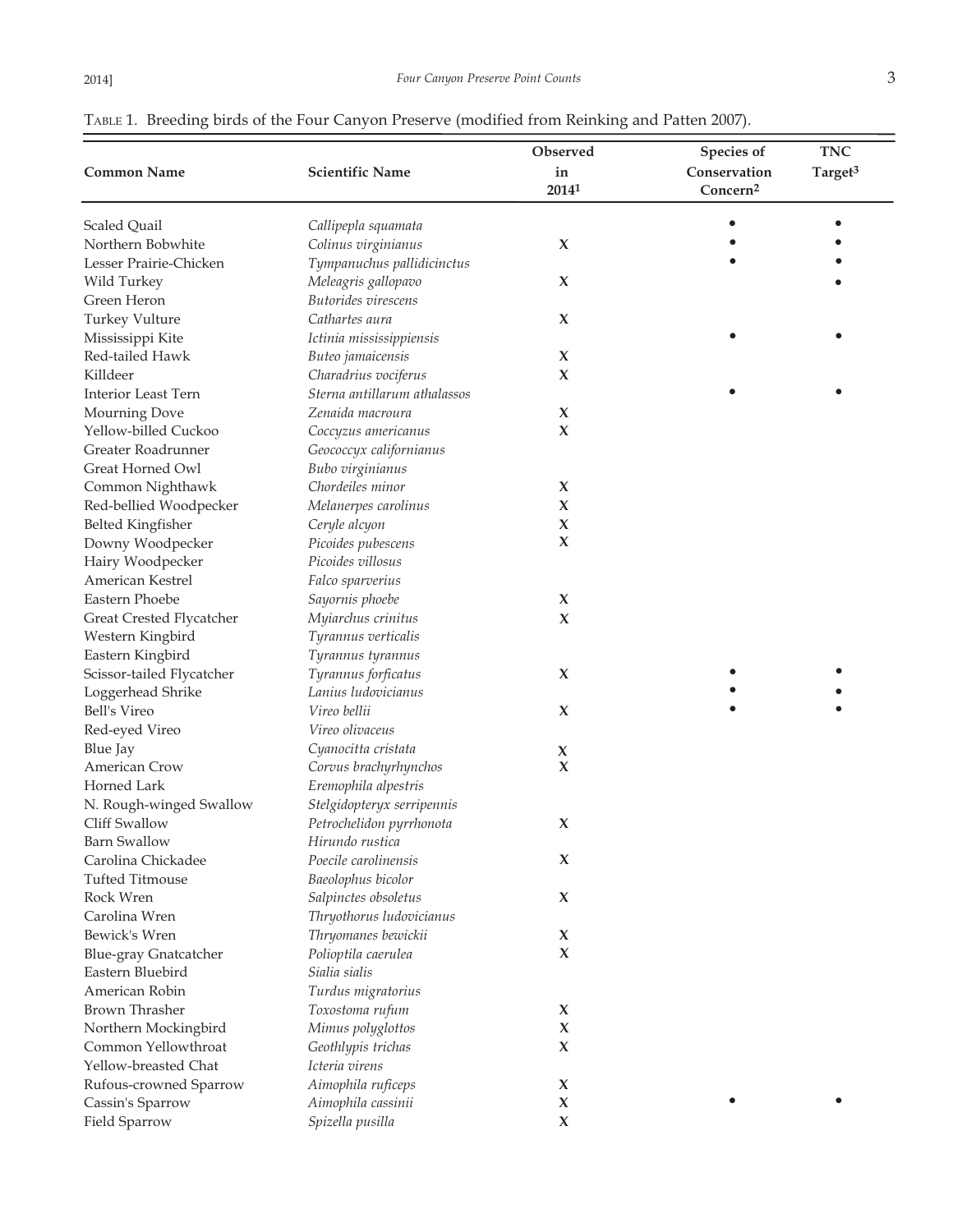| <b>Common Name</b>   | <b>Scientific Name</b> | Observed<br>in<br>20141 | Species of<br>Conservation<br>Concern <sup>2</sup> | <b>TNC</b><br>Target <sup>3</sup> |
|----------------------|------------------------|-------------------------|----------------------------------------------------|-----------------------------------|
| Lark Sparrow         | Chondestes grammacus   | X                       |                                                    |                                   |
| Grasshopper Sparrow  | Ammodramus savannarum  | X                       |                                                    |                                   |
| Northern Cardinal    | Cardinalis cardinalis  | X                       |                                                    |                                   |
| <b>Blue Grosbeak</b> | Passerina caerulea     | X                       |                                                    |                                   |
| Indigo Bunting       | Passerina cyanea       |                         |                                                    |                                   |
| Painted Bunting      | Passerina ciris        | X                       |                                                    |                                   |
| <b>Dickcissel</b>    | Spiza americana        | X                       |                                                    |                                   |
| Red-winged Blackbird | Agelaius phoeniceus    | X                       |                                                    |                                   |
| Eastern Meadowlark   | Sturnella magna        | X                       |                                                    |                                   |
| Western Meadowlark   | Sturnella neglecta     | X                       |                                                    |                                   |
| Common Grackle       | Quiscalus quiscula     |                         |                                                    |                                   |
| Brown-headed Cowbird | Molothrus ater         | X                       |                                                    |                                   |
| American Goldfinch   | Carduelis tristis      |                         |                                                    |                                   |

TABLE 1. Continued. Breeding birds of the Four Canyon Preserve (modified from Reinking and Patten 2007).

1 Species denoted 'X' were recorded during this study.

2 Inclusion in two or more of the following lists of at-risk species: Oklahoma Comprehensive Wildlife Conservation Strategy (ODWC 2005), Audubon 2007 WatchList for United States Birds (Butcher et al. 2007), Birds of Conservation Concern 2008 (USFWS 2008), Partners in Flight 2012 Species Assessment Database action priorities (PIF 2012).

3 Nested conservation elements as described in Hise & Tejan (2005).

Cassin's Sparrow along the eastern edge of its range (Sutton 1967; Reinking 2004); therefore, it is unknown whether the observed population increase represents a response to habitat modifications (e.g. prescribed burning, managed grazing) conducted since 2007 or is merely a transient phenomenon. Information obtained from eBird.org suggests that a higher than typical number of Cassin's Sparrows were reported from Oklahoma in June 2014 (eBird 2014).

Western Meadowlark was detected at two point count stations and noted beyond the radius of a third. The presence of multiple singing individuals suggests the possibility of on-site breeding by this species, which was not recorded during previous assessments (Patten et al. 2006; Reinking and Patten 2007). Two of the birds I observed exhibited "bivalent" song patterns (Davis and Lanyon 2008) with secondary notes very similar to those of the Eastern Meadowlark (*S. magna*), highlighting the potential difficulties of positively identifying these two species in areas of sympatry.

Northern Bobwhite was detected in upland and floodplain habitats across the Preserve and was the second most abundant species encountered during my surveys. Though locally common in parts of Oklahoma (Reinking 2004), the decline of this species throughout its range has been well documented and is a subject of much interest to sportsmen (Dailey et al.

2011). The figures presented here indicate a modest population increase from 2005 and 2007, and offer encouragement for ongoing conservation efforts in the region.

Given the small number of survey sites included in this study and the low number of observations for most species, annual application of this protocol is unlikely to produce statistically valid trend data for most breeding birds on the Preserve (Nur et al. 1999). However, continued monitoring efforts may provide valuable data to help guide management decisions and broaden the knowledge of local ecology. Project managers may consider increasing the number of points for future survey efforts as resources permit. Alternative survey methods should be considered for raptors, grouse, and other taxa not adequately sampled by standard point counts (Ralph et al. 1995).

A complete record of bird observations recorded during this study is available from the author upon request.

#### **ACKNOWLEDGMENTS**

I thank Dan Reinking and Michael Patten of the Sutton Avian Research Center and David Mehlman of The Nature Conservancy for providing helpful advice on survey methods. I thank Doug Wood and an anonymous reviewer for helpful comments which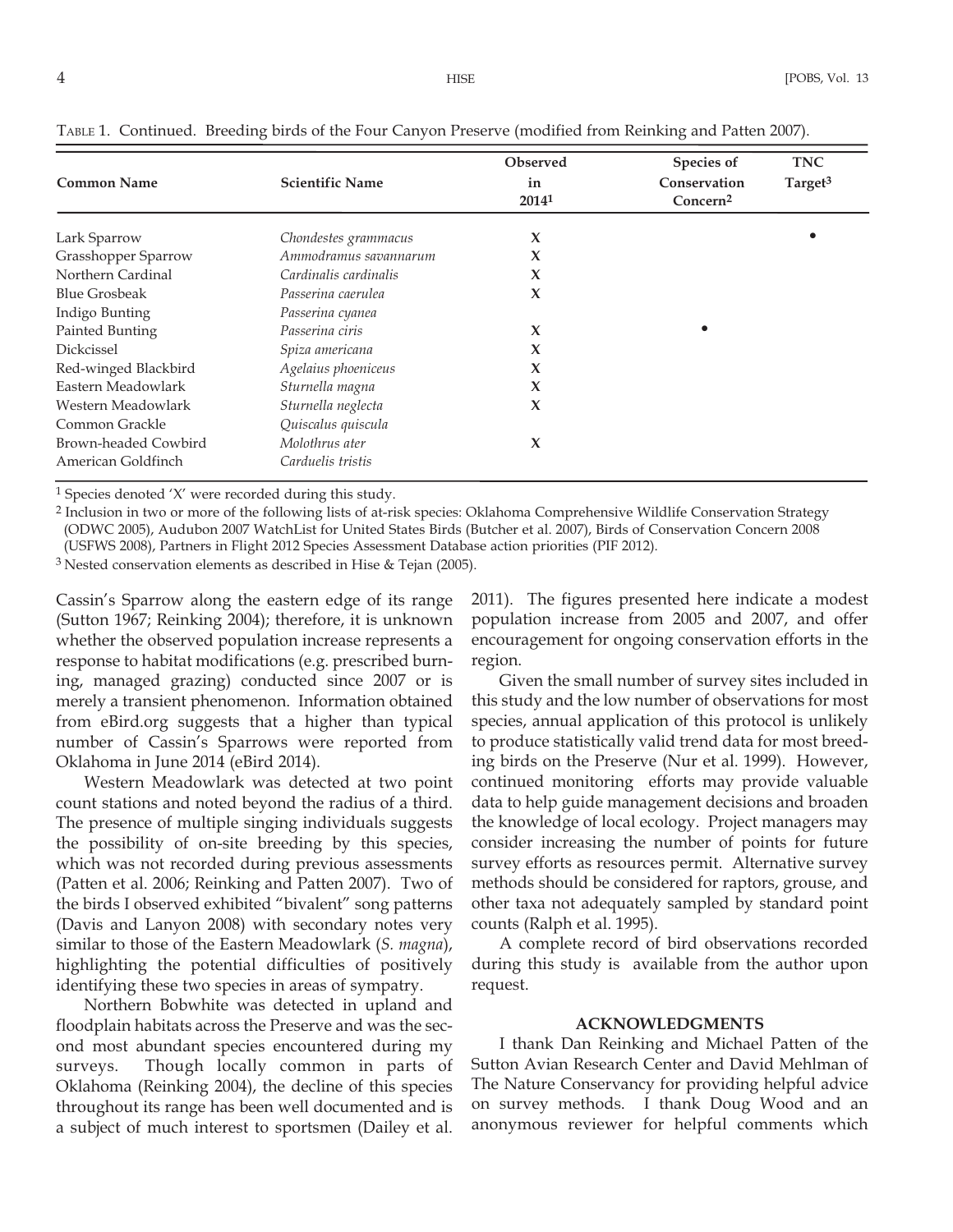TABLE 2. Relative abundance, frequency of occurrence, and mean species richness for 2014 point counts at the Four Canyon Preserve. Year 2005 sum-<br>mer status codes from Patten et al. (2006) provided for reference. TABLE 2. Relative abundance, frequency of occurrence, and mean species richness for 2014 point counts at the Four Canyon Preserve. Year 2005 summer status codes from Patten et al. (2006) provided for reference.

|                                                                                      | All habitats (n=18)<br>Relative |           | Relative                      | Upland (n=11) | Relative  | Floodplain (n=4) | Canyon (n=3)<br>Relative |                | 2005                      |
|--------------------------------------------------------------------------------------|---------------------------------|-----------|-------------------------------|---------------|-----------|------------------|--------------------------|----------------|---------------------------|
| Species                                                                              | abundance                       | Frequency | abundance                     | Frequency     | abundance | Frequency        | abundance                | Frequency      | ${\rm status^1}$          |
| Eastern Meadowlark                                                                   | 0.528                           | 0.500     | 0.636                         | 0.636         | 0.625     | 0.500            |                          |                | ∪                         |
| Northern Bobwhite                                                                    | 0.444                           | 0.556     | 0.455                         | 0.545         | 0.750     | $1.000$          |                          |                |                           |
| Dickcissel                                                                           | 0.333                           | 0.222     | 0.136                         | 0.182         | 1.125     | 0.500            |                          |                | $\cup$                    |
| Grasshopper Sparrow                                                                  | 0.306                           | 0.389     | 0.500                         | 0.636         |           |                  |                          |                | $\cup$                    |
| Painted Bunting                                                                      | 0.278                           | 0.278     | 0.136                         | 0.182         |           |                  | 1.167                    | $1.000$        | $\cup$                    |
| Lark Sparrow                                                                         | 0.250                           | 0.389     | 0.273                         | 0.455         |           |                  | 0.500                    | 0.667          | ◡                         |
| Bewick's Wren                                                                        | 0.194                           | 0.278     | 0.091                         | 0.182         |           |                  | 0.833                    | $1.000$        | $\cup$                    |
| Brown-headed Cowbird                                                                 | 0.194                           | 0.278     | 0.091                         | 0.182         | 0.250     | 0.250            | 0.500                    | 0.667          | ◡                         |
| Cassin's Sparrow                                                                     | 0.194                           | 0.278     | 0.318                         | 0.455         |           |                  |                          |                | $\simeq$                  |
| Northern Cardinal                                                                    | 0.194                           | 0.222     | 0.136                         | 0.182         | 0.125     | 0.250            | 0.500                    | 0.333          | $\mathbb{L}$              |
| Scissor-tailed Flycatcher                                                            | 0.139                           | 0.167     | 0.045                         | 0.091         | 0.500     | 0.500            |                          |                | $\mathbb{L}$              |
| Blue-gray Gnatcatcher                                                                | 0.111                           | 0.111     |                               |               |           |                  | 0.667                    | 0.667          | $\mathbf{L}$              |
| Red-winged Blackbird                                                                 | 0.111                           | 0.056     |                               |               | 0.500     | 0.250            |                          |                | $\cup$                    |
| Carolina Chickadee                                                                   | 0.083                           | 0.111     |                               |               |           |                  | 0.500                    | 0.667          | $\cup$                    |
| Killdeer                                                                             | 0.083                           | 0.111     |                               |               | 0.375     | 0.500            |                          |                | $\approx$                 |
| Western Meadowlark                                                                   | 0.083                           | 0.111     |                               |               | 0.375     | 0.500            |                          |                | $\widetilde{\Xi}$         |
| Yellow-billed Cuckoo                                                                 | 0.083                           | 0.111     | 0.045                         | 0.091         |           |                  | 0.333                    | 0.333<br>0.333 | $\Box$                    |
| <b>Brown Thrasher</b>                                                                | 0.056                           | 0.111     |                               |               | 0.125     | 0.250<br>0.250   | 0.167                    |                | $\overline{C}$            |
| Cliff Swallow                                                                        | 0.056                           | 0.056     |                               |               | 0.250     |                  |                          |                | $\overline{D}$            |
| Common Nighthawk                                                                     | 0.056                           | 0.111     | 0.091                         | 0.182         |           |                  |                          |                | $\Box$                    |
| Common Yellowthroat                                                                  | 0.056                           | 0.056     |                               |               | 0.250     | 0.250<br>0.250   |                          |                | $\Box$                    |
| Field Sparrow                                                                        | 0.056                           | 0.056     |                               |               | 0.250     |                  |                          |                | $\mathbb{L}$              |
| Great Crested Flycatcher                                                             | 0.056                           | 0.056     |                               |               |           |                  | 0.333                    | 0.333          | $\cup$                    |
| Mourning Dove                                                                        | 0.056                           | 0.111     | 0.045                         | 0.091         |           |                  | $0.167\,$                | 0.333          | $\cup$                    |
| Red-bellied Woodpecker                                                               | 0.056                           | 0.111     |                               |               |           |                  | 0.333                    | 0.667          | $\mathbb{L}$              |
| American Crow                                                                        | 0.028                           | 0.056     |                               |               |           |                  | 0.167                    | 0.333          | $\Box$                    |
| Blue Jay                                                                             | 0.028                           | 0.056     |                               |               |           |                  | 0.167                    | 0.333          | $\cup$                    |
| Downy Woodpecker                                                                     | 0.028                           | 0.056     |                               |               |           |                  | 0.167                    | 0.333          | $\Box$                    |
| Eastern Phoebe                                                                       | 0.028                           | 0.056     | 0.045                         | 0.091         |           |                  |                          |                | $\cup$                    |
| Rufous-crowned Sparrow                                                               | 0.028                           | 0.056     | 0.045                         | 0.091         |           |                  |                          |                | $\Box$                    |
| Rock Wren                                                                            | 0.028                           | 0.056     |                               |               |           |                  | 0.167                    | 0.333<br>0.333 | コ                         |
| Turkey Vulture                                                                       | 0.028                           | 0.056     |                               |               |           |                  | 0.167                    |                | $\mathbb{L}$ $\mathbb{L}$ |
| Wild Turkey                                                                          | 0.028                           | 0.056     |                               |               |           |                  | 0.167                    | 0.333          |                           |
| Total relative abundance                                                             | 4.278                           |           | 3.091                         |               | 5.500     |                  | 7.000                    |                |                           |
| Mean species richness (SE)                                                           | 5.3 (0.6)                       |           | 4.3(0.8)                      |               | 5.3(0.5)  |                  | 9.0 (0.6)                |                |                           |
| = common, $F = \text{fairly common}$ , $U = \text{uncommon}$ , $R$<br>1 <sub>C</sub> |                                 |           | $=$ rare, $NR = not$ reported |               |           |                  |                          |                |                           |

l.